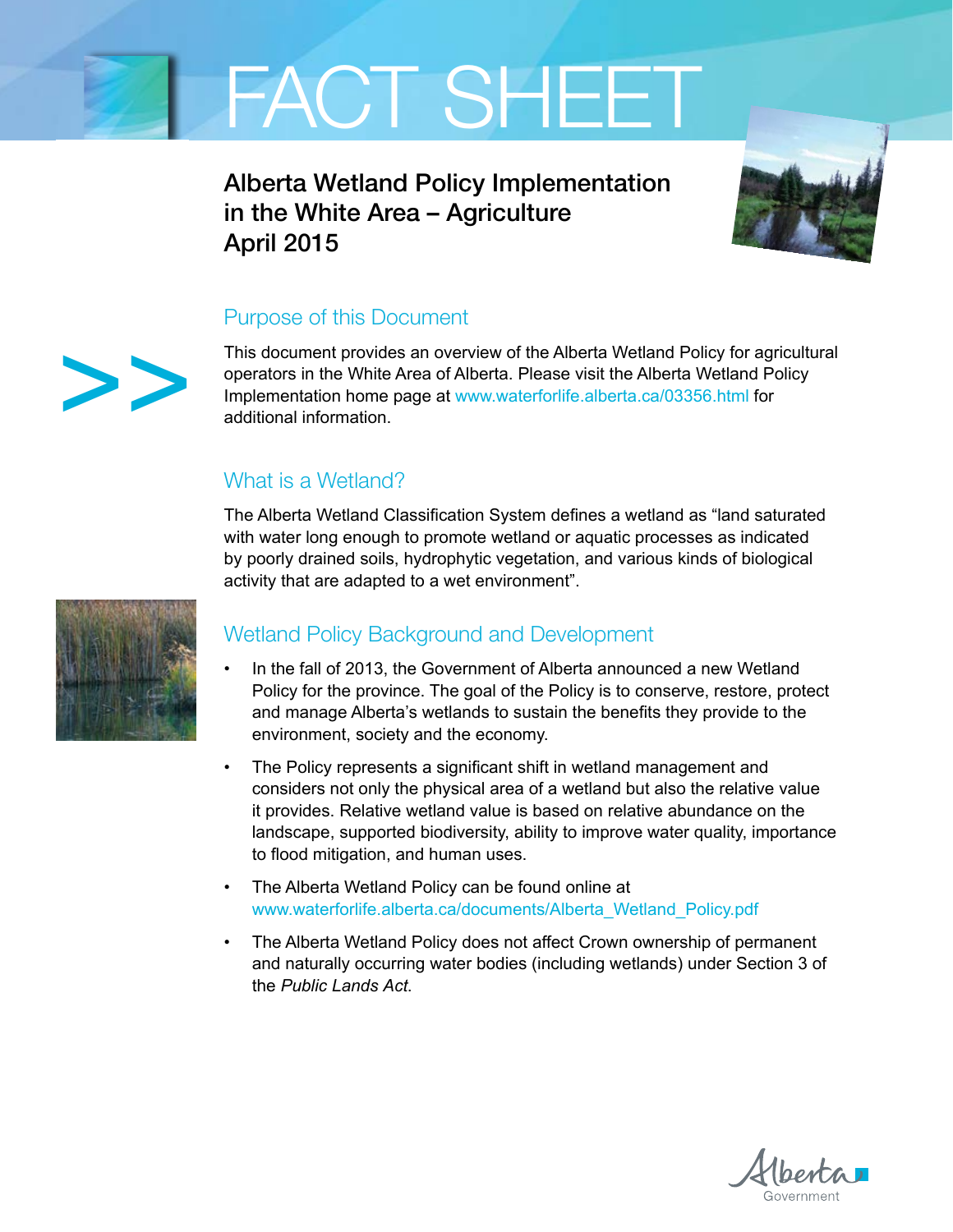## Legislative Background

#### **Water Act:**

- Under the provincial *Water Act*, the property in and right to the diversion and use of all water is vested in the Province.
- The *Water Act* is the enabling legislation for the Alberta Wetland Policy; the Act is not affected or altered by the Policy.

#### **Public Lands Act:**

- Under the *Public Lands Act*, title to the beds and shores of:
	- all permanent and naturally occurring bodies of water, and;
	- all naturally occurring rivers, streams, watercourses and lakes, is vested in the Crown in right of Alberta.

## Wetland Policy Implementation

- Implementation of the Alberta Wetland Policy for the White (settled) Area is currently underway; as of June 1st, 2015, proponents will be expected to submit wetland-related *Water Act* applications in accordance with new requirements established under the Alberta Wetland Policy.
- The timing of White Area implementation coincides with the beginning of the field season for conducting wetland field assessments. Full Green Area implementation will be completed in June 2016.
- A key objective of policy implementation is to enable a consistent, transparent, and predictable process for proponents and regulatory approval writers.
- Implementation timelines, tools and guidelines can be found online at www.waterforlife.alberta.ca/03356.html

## **Drainage**

- Under the *Water Act* (Section 36), drainage (including tile drainage) of a wetland constitutes an "activity" within a water body and requires *Water Act* approval. This requirement was in place prior to implementation of the Alberta Wetland Policy. In addition, activities in or near a wetland may be subject to the Alberta Wetland Policy. Activities may include:
	- Surface ditches  **Modifications** 
		-
	- Buried tile  **Alterations** 
		-
	- Buried slotted pipes **-** Drainage
		-

- Infilling

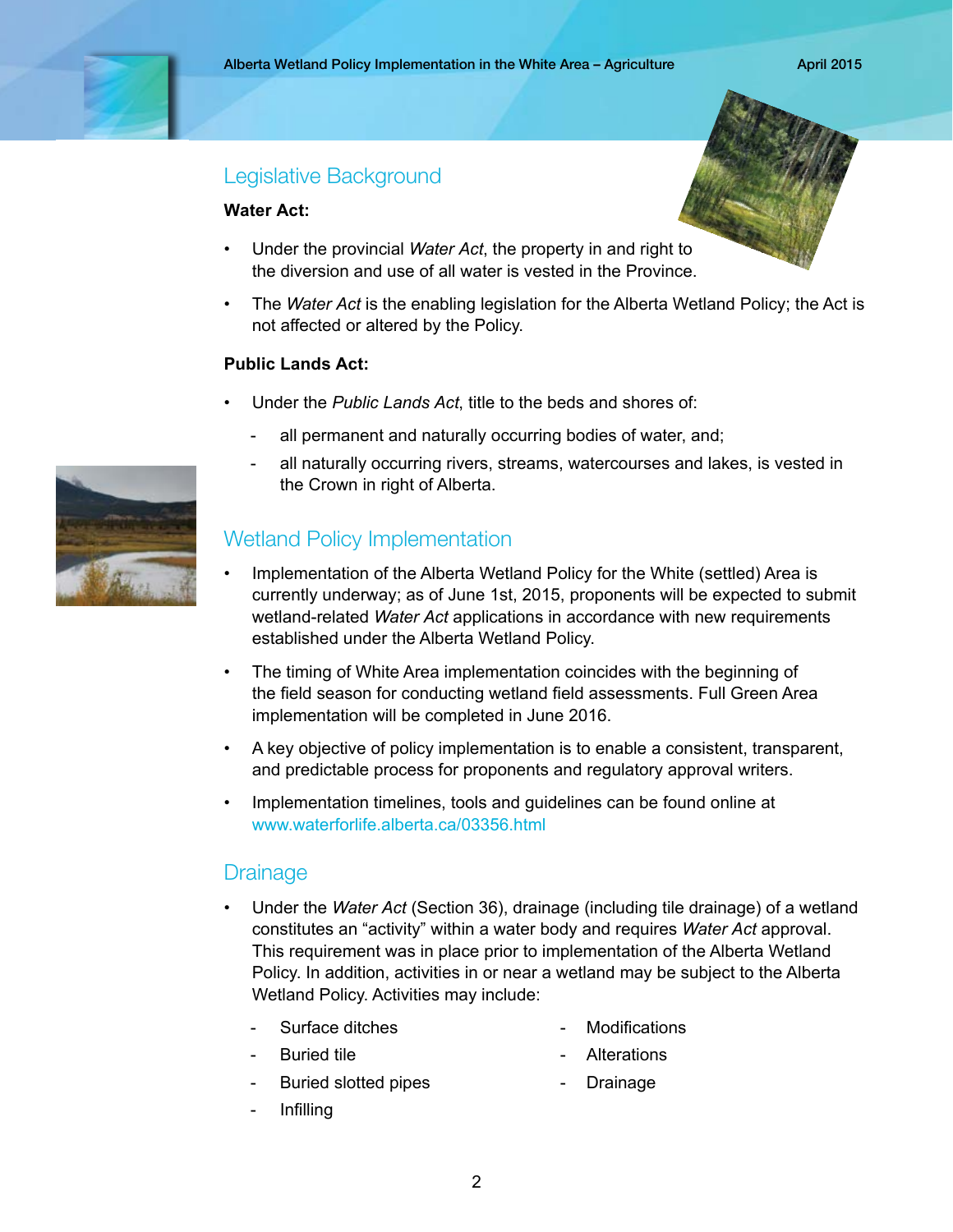- It is the landowner's responsibility to ensure all regulatory requirements are met, prior to commencing work in or near a wetland.
- To begin the regulatory process, please contact your [regional approval office: http://esrd.alberta.ca/about-esrd/](http://esrd.alberta.ca/about-esrd/contact-esrd/environment-and-water-office-contacts.aspx) contact-esrd/environment-and-water-office-contacts.aspx
- Approval officers will work with landowners to ensure all applicable regulatory requirements are considered.
- The Alberta Wetland Policy is a go-forward policy; wetlands drained in the past will not be subject to replacement requirements. However, landowners should be aware that under both the *Water Act* and *Public Lands Act* compliance action can be taken for unauthorized wetland drainage.
- Ephemeral water bodies are subject to the *Water Act* and to the Alberta Wetland Policy.
	- An ephemeral water body is an upland area that can be saturated or hold water for a short period of time, typically contains a mixture of upland and water-tolerant plant species. Crops are usually present if the area has been tilled, although these might not be as robust as those on higher ground.
	- Although ephemeral water bodies are not be subject to a replacement requirement under the Alberta Wetland Policy, avoidance and minimization of impacts to ephemeral water bodies is still expected.
	- Under the *Water Act*, regulatory approval is required for drainage of any type of water body, including ephemeral water bodies.

## Landowners and Municipalities

- Wetland restoration on private land is voluntary; landowner interests will not be compromised by the implementation of the Policy.
- Priority will be to replace wetlands near the point of original wetland loss.
- Ducks Unlimited will remain the primary restoration agent for the immediate future. By 2016, Alberta Environment and Sustainable Resource Development will have established a certification program for wetland replacement agents. This designation will replace the existing restoration agency role.
- Municipalities, Environmental Non-Governmental Organizations, consultants, and other organizations can apply to become replacement agents, once a certification system has been established.

## Crown Ownership

• Wetlands that meet the Crown's criteria of being permanent and naturally occurring water bodies are owned by the Crown, unless historically titled or granted to the land owner.

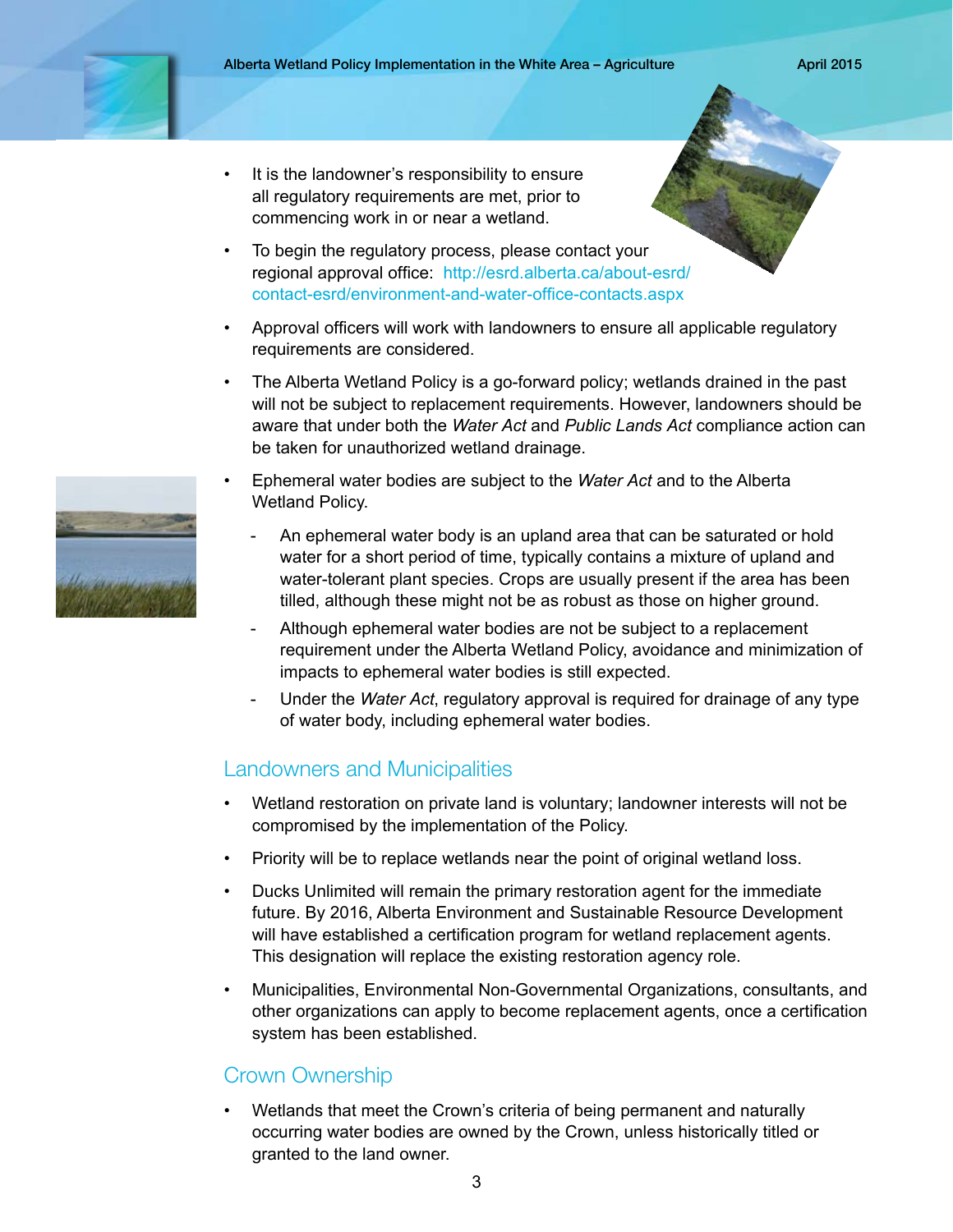- Permanent: The wetland must be permanent, (or reasonably so). The wetland feature must have a persistent inundation period but need not be perpetually or continuously inundated. Wetlands normally respond to changes in annual climate through a well-defined cycle and may from time to time become dry during periods of low precipitation followed by another period of inundation. Their boundaries will vary over time as well (ESRD Guide for Assessing Permanence of Wetland Basins).
- The *Public Lands Act* deems the following wetland types to be Crown claimable:
	- Semi-permanent: surface water is present throughout the majority of the growing season, but usually is dry by the end of summer (deep wetland).
	- Permanent: surface water is present through the year (open water).
- Seasonal wetlands (surface water is present throughout the majority of the growing season, but is usually gone by the end of the summer) may or may not be considered permanent, as determined by Alberta Environment and Sustainable Resource Development Water Boundaries Unit in accordance with criteria established through the "Guide for Assessing Permanence of Wetland Basins".
- Regulatory approval under the *Public Lands Act* is required to alter or impact the bed or shore of a Crown-owned water body.
- A Crown claimable water body does not cease to be Crown claimable if it was drained or filled without authorization.

## Wetland Stewardship

- Wetland stewardship is recognized in the Alberta Wetland Policy as an important component of effective wetland management.
- The Government of Alberta and its partners will continue to work with landowners to advance wetland stewardship through initiatives including education and awareness, voluntary programs, and/or incentives to encourage wetland conservation, restoration, and protection.

## Value of Wetlands

- Wetlands are frequently considered of lesser economic value, relative to agricultural land or land that can be used for housing, industrial, or commercial development.
- Relative wetland value, which considers the contribution of a wetland to biodiversity, flood mitigation, water quality enhancement and human uses, is integral to the execution of informed wetland management decisions under the Alberta Wetland Policy.

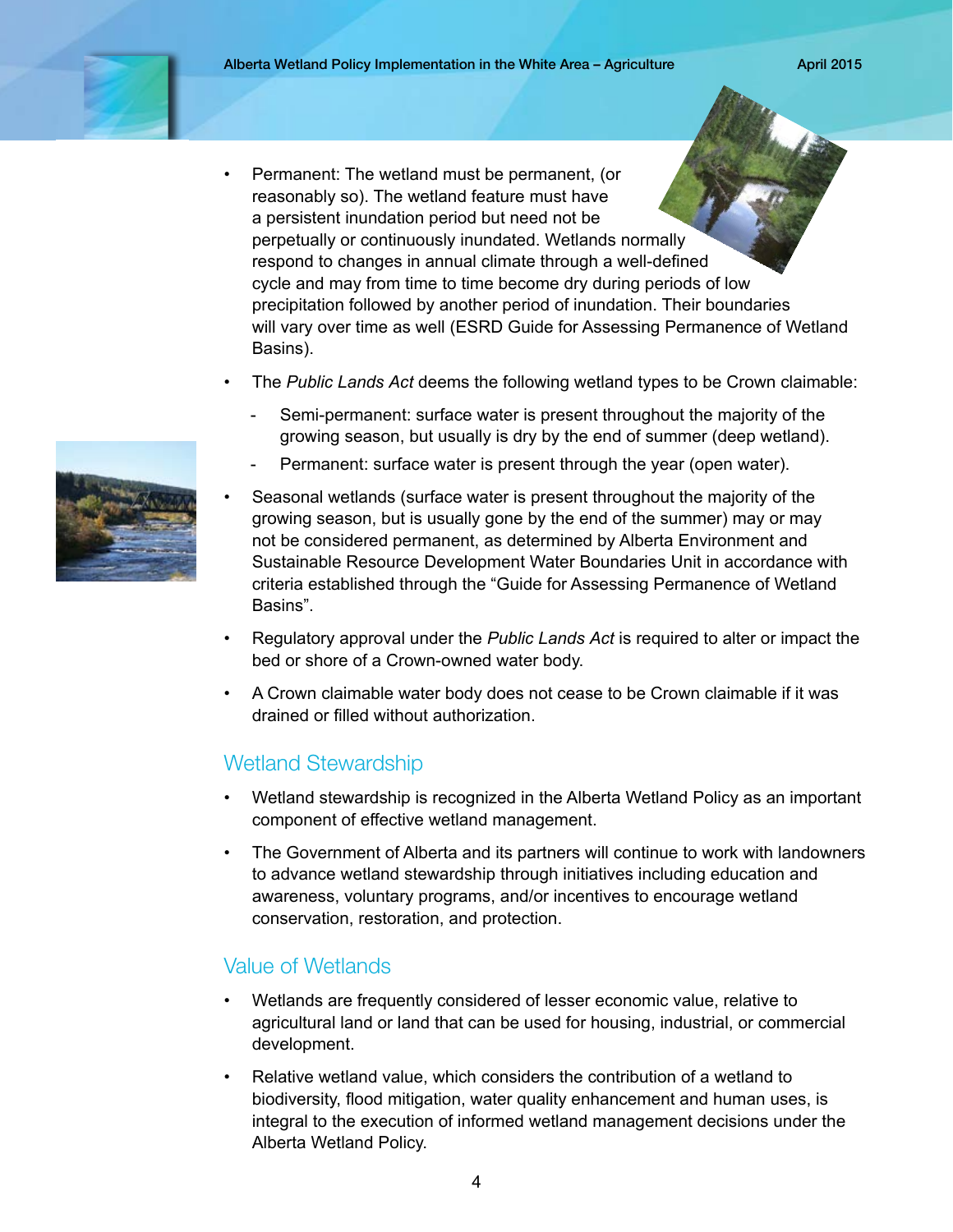# Frequently Asked Questions

## one

## **What is the definition of a wetland? An ephemeral water body?**

#### **Alberta Wetland Policy: Wetland Definition**

A wetland is "land saturated with water long enough to promote wetland or aquatic processes as indicated by poorly drained soils, hydrophytic vegetation, and various kinds of biological activity that are adapted to a wet environment".

**Alberta Wetland Classification System: Ephemeral Water Body Definition** An ephemeral water body is "an upland area that can be saturated or hold water for a short period of time, typically contains a mixture of upland and watertolerant plant species. Crops are usually present if the area has been tilled, although these might not be as robust as those on higher ground.

## two

## **Why did Alberta need a new provincial Wetland Policy?**

Alberta is experiencing continued loss of wetlands throughout the province.

- Up to 70 per cent of wetlands have been lost in Alberta since European settlement.
- Alberta loses approximately 0.3-0.5 per cent of its wetlands each year
- Causes for wetland loss include: climate change, population growth, and industrial development, land use changes including agricultural drainage, and management practices and policies.

## three

## **When does a landowner need a water license to drain land?**

Under the *Water Act*, all activities impacting a water body require an approval. This includes surface and sub-surface (i.e., tile) drainage of a water body for agricultural purposes.

Tile drainage is not exempt from a *Water Act* approval. Prior to any type of drainage a Proponent must seek a *Water Act* approval. All water in Alberta is owned by the Crown and therefore is under provincial jurisdiction.

Alteration or occupation of the bed or shore of a Crown-owned water body requires regulatory approval under the *Public Lands Act*, prior to the activity.